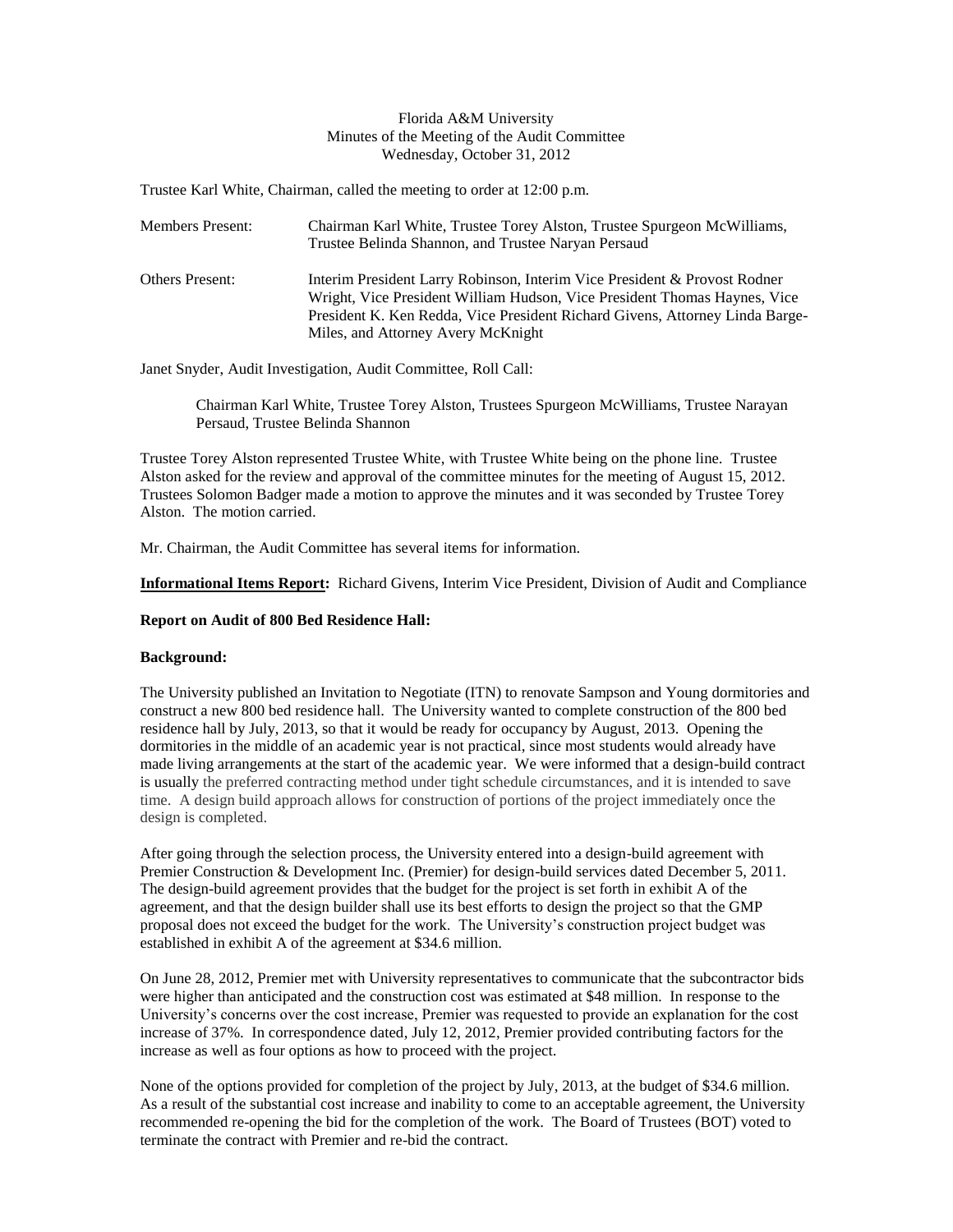The BOT also directed that an audit be conducted of the processes and events that led to this existing situation with the 800-bed residence hall project. The results of our audit are recorded below.

# **CONTRACTOR SELECTION:**

### **Qualifications and Experience Requirement:**

The ITN did not require that the contractor have experience in building similar types of structures. Requiring similar experience, e.g. building dormitories, classrooms, or laboratories, provides assurance that the contractor has the capability to meet the construction objectives.

## **Reference Checks:**

The ITN did not require that reference checks be performed as part of the selection process. Performing reference checks is a good business practice and provides assurance that the prospective contractor has satisfactorily performed work in prior contracts. Our review disclosed that reference checks were not performed for any vendors.

## **FINANCING:**

The University was delayed in securing funding for construction of the residence hall. Without financing, the University could not enter into a GMP Amendment to the contract for the total cost of construction. The University attempted to keep the project on schedule by executing limited scope GMP Amendments for portions of the construction, which were funded from existing University moneys. Because of the delay in funding for the project, bidding of the subcontracts was also delayed. The subcontract bids for the remainder of the construction work were received without execution of the GMP for the total construction cost. The subcontractor bids exceeded the \$34.6 million budget; however, the University did not have a GMP for the total construction cost nor did it have a performance bond to guarantee satisfactory completion of the work or protect the University from monetary loss. Typically, the final GMP is established prior to receipt of the subcontractor bids. If financing had not been delayed, the GMP for the total cost of construction cost would have been executed prior to receipt of contractor bids.

## **COST INCREASE:**

### **Causes of Cost Increase:**

As noted above, Premier was requested to explain why the project could not be built within the project budget. Premier provided a written Status Report for Bid/Cost Analysis and Solutions and Options dated July 12, 2012. Premier provided the following reasons for the cost increase:

| Contributing Factors to Cost Overruns   | Dollar Increase |
|-----------------------------------------|-----------------|
| Time, Overtime, and Liquidating Damages | \$2,500,000     |
| Slow Project, Fast-track                | \$850,000       |
| Unforeseen: Poor soils                  | \$1,000,000     |
| Uncertainty and Funding Delays          | \$1,000,000     |
| <b>Recession Impacts</b>                | \$1,500,000     |
| <b>Total</b>                            | \$6,850.000     |

The analysis provided explanations for \$6.85 million (approximately 50% of the cost increase). In a letter to the BOT dated August 27, 2012, Premier provided additional explanation relating to the cost increase. A review and analysis of Premier's explanations for the cost increase is given in the following paragraphs.

### **Time Compression, Overtime, and Liquidating Damages**

Construction was anticipated to begin April 16, 2012 per the schedule provided by Premier. Through limited scope GMP Amendments, construction started in May 2012. Although there is a documented delay of 1 to 2 months, the time compression does not appear to be as severe as presented by Premier so that the overtime premiums do not appear to be fully justified.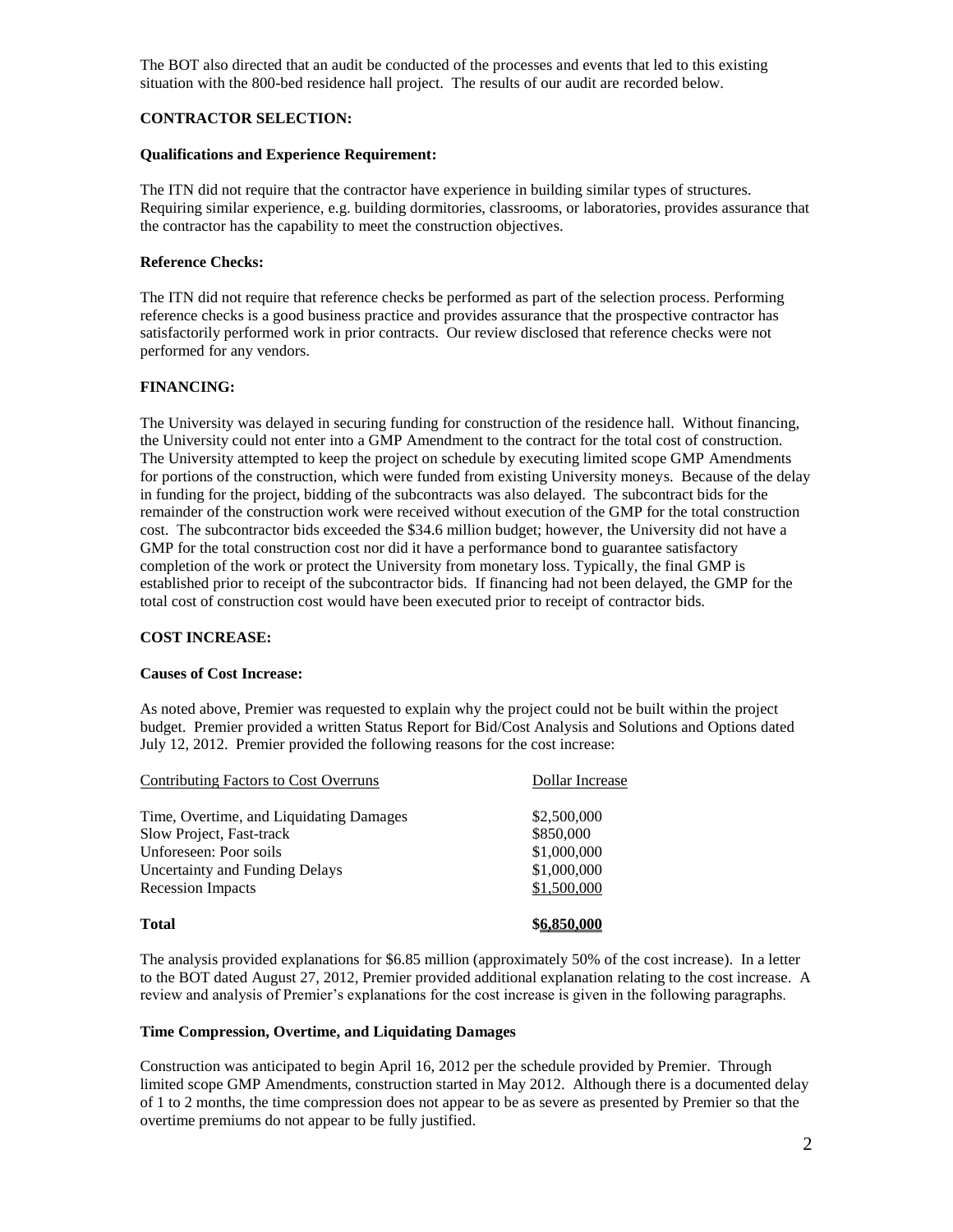## **Slow Project, Fast Track Project**

Premier indicated that the project was awarded in 2009, fully executed December 5, 2011, with expectations of being fully funded in late February or March, 2012. This resulted in a compressed design process; design elements lingered referencing University wants, needs, or standards; little time to review, process, and course correct; and accelerated deliverables with each cost estimate based on previous design document submission. The time frame and budget of \$34.6 million were both established in the December 5, 2011, contract and agreed to by Premier; accordingly, they do not appear to be relevant to justifying a subsequent increase in cost. Although the University was delayed in securing permanent funding, partial funding was provided through the first three GMP Amendments in order to start construction.

In addition, the fast track resulted in not following the normal sequence of events. A contract for construction could not be executed because there was no available funding. In a normal process, the university would enter into the GMP Amendment establishing the GMP and requiring the contractor to post a performance bond prior to the contractor bidding the subcontract work.

## **Unforeseen Conditions: Poor Soils:**

In correspondence dated April 6, 2012, Premier stated that foundation costs were higher than first estimated due to unsuitable soils encountered during the geotechnical investigations. It was further stated that, assuming that the foundation packages can be constructed in an overlapping parallel track in seventy calendar days, the current working estimate of the final total GMP is \$34,653,886. There was no communication of an increase in construction cost as a result of soil conditions at this time. Consequently, it appears that the additional cost resulting from poor soils was taken into account in the cost estimate submitted to the University in April, 2012.

# **Uncertainty and Funding Delays:**

As described in Premier's explanation, the University entered into three separate GMP Amendments with Premier, resulting in work being performed piece-meal and that work was put on hold because of delays in securing funding. The contention that work was put on hold appears to be is inconsistent with the execution of GMP Amendments so that the project did not appear to be significantly affected for the period the project was on hold.

## **Recession Impacts:**

Recession impacts were estimated by Premier to be \$2.5 million. Premier indicated that many bidders reported other opportunities of similar scope and some chose not to bid this "challenging" project. At the same time the economic recession left numerous trade contractors weakened in human resources and limiting the number of bondable bidders. Our review disclosed that the contract provides that, at each phase of the design, the design/builder shall provide a report detailing construction issues and concerns relating to the design and shall provide availability of labor and other factors affecting construction. Since the recession began in 2006-07, it would appear that the effects of the recession should have been determined during the design phase when cost estimates were being done, well before opening of the bids. Additionally, the number of bidders appeared to be reduced from what would be expected. According to personnel of the University's Facilities and Planning Department, the number of bidders is significantly lower than normal for a project of this magnitude for the following reasons: many of the subcontractors that bid were affiliates of Premier Construction and Development, Inc., the construction time was modified, financing for the project was uncertain, the weak economy, and high liquidating damages.

Our review disclosed that oversight of the pre-construction work and the limited scope work was accomplished through regular meetings with Premier and periodic reports from Premier for certain milestones, which included working cost estimates. It is reasonable to expect that the contractor would be aware of increasing labor costs, since the cost estimates should be based on current conditions. Premier did not inform the University that the limited scope work was not sufficient to keep the project on schedule. Not until June, 2012, did Premier communicate in writing that the project could not be completed within the project budget.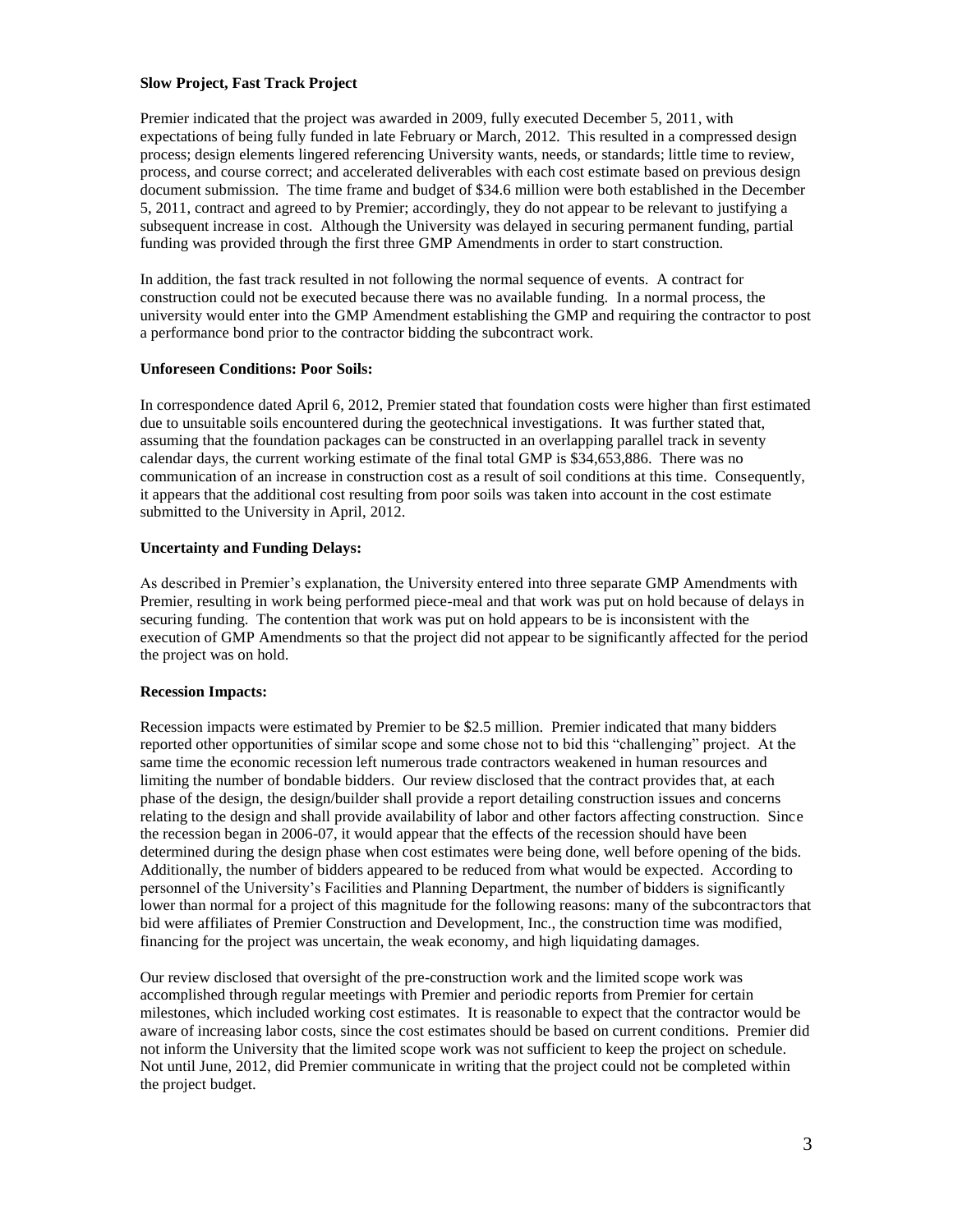Further, the architect on the project who provided the cost estimates was employed by Premier. The University had no independent verification of the cost estimates provided by Premier. Such verification could have provided assurance that the project was on schedule within budget or that there were potential problems.

# **SUMMARY:**

Based on facts presented, we believe that Premier should have been aware of the potential cost increases before late June, 2012. From January through early June, 2012, Premier represented the working cost estimate as within the project budget and a completion date of July, 2013. In addition, it was the University's intention to avoid significant cost increases resulting from the time compression by starting limited scope work close to the scheduled start date of April 16, 2012. In January, 2012, Premier notified the University, of potential increases of \$500,000 per month from April through June for a total of \$1,500,000, if construction was not started by July 1, 2012. The University understood this was to compensate for delays in securing funding and for not starting construction by the anticipated start date of April 16, 2012.

In addition to the reasons provided by Premier, the price increase could have been caused by a number of factors such as:

- The cost of \$34.6 million was not attainable for the project designed
- Inaccurate cost estimates submitted in the reports from Premier. The agreement required that estimates be supported by a market analysis
- The subcontractor bidding process was flawed resulting in higher costs.

## **Recommendations:**

For future design build projects, we recommend:

- Financing be secured for construction prior to preparing a solicitation for a project
- The University follow established design build procedures or document reasons for selecting a different process
- The selection criteria should include a requirement that the contractor have experience in building similar types of structures
- The GMP be finalized prior to obtaining final subcontractor bids
- An independent architect be retained to review the cost estimates prepared by the design/builder
- The project manager should have a closer relationship with the contractor on a daily basis

# **Update on the FDLE Investigation:**

On September 12, 2012, the Florida Department of Law Enforcement (FDLE) provided Florida A&M University (University) with a summary of its investigation into potential fraud and/or misconduct associated with the University. The FDLE investigation focused on several different aspects of the financial operation of FAMU, including activities related to the FAMU Marching Band and the Purchase Card (P-Card) program. FDLE also reviewed past investigations conducted by the Division of Audit and Compliance. A summary of the conclusions from the FDLE investigation is as follows:

### **Marching Band Financial Review:**

Several individuals who received per diem during travel were not registered students of the University. Trip attendees receiving per diem included elementary, middle, and high school students, and FAMU alumni. Other discrepancies included instances where students received per diem twice for one trip.

*Response:* The University has revised its group travel roster and implemented controls to ensure travelers are approved and receive appropriate per diem.

### **Purchase Card Review:**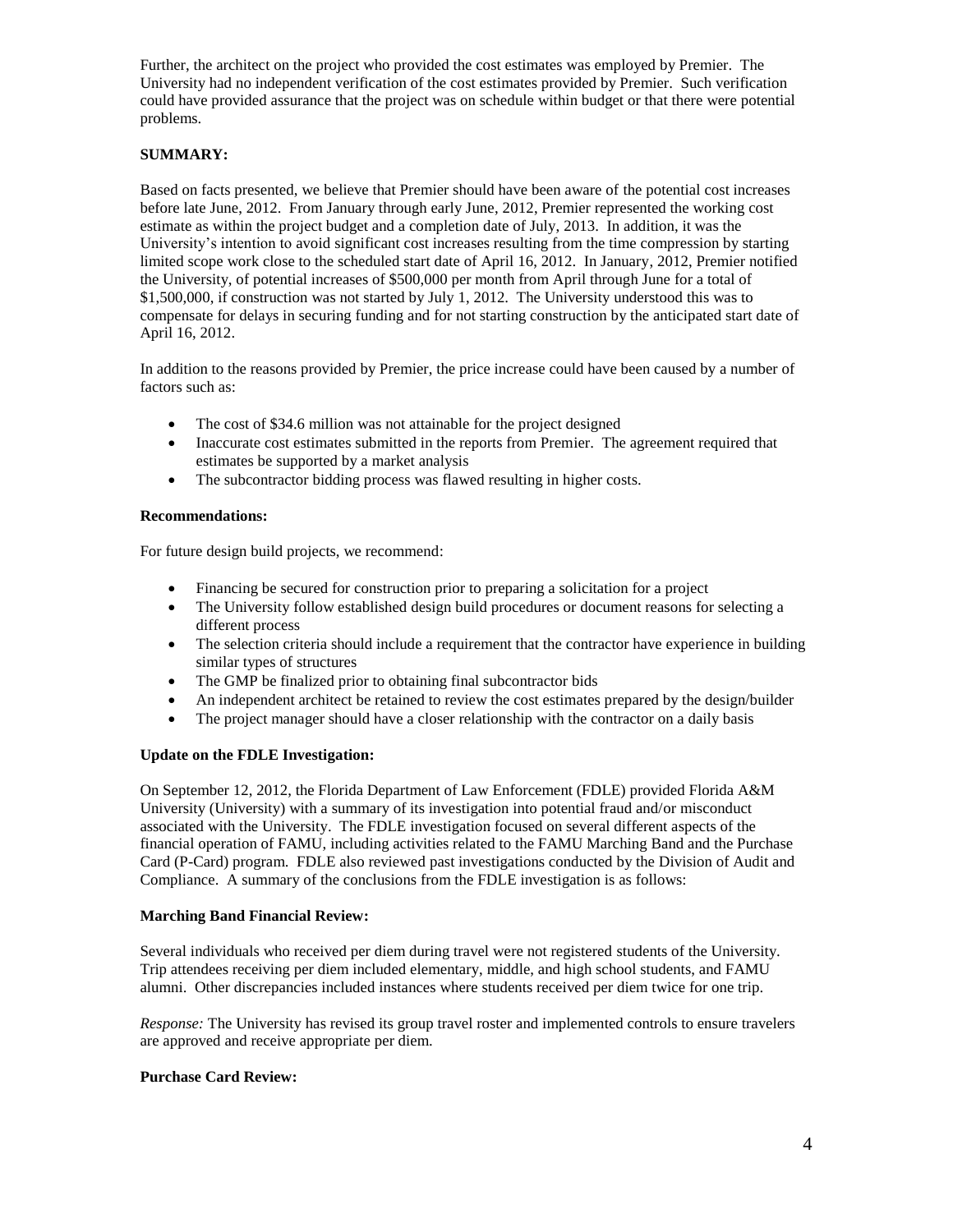The University was unable to provide documentation or justification for several purchases and travel charges. There were numerous examples of cardholders failing to adhere to University policies and procedures. Instances of overpayment to travelers based on their travel reimbursement requests were noted. In addition, one individual consistently submitted false information on travel vouchers, and has been charged by the Office of the State Attorney with eight counts of falsifying a travel voucher.

*Response:* The University has revised the P-Card reconciliation report and lost receipt form, and held mandatory training for cardholders. The Travel Office and Controller's Office have instituted crossreferencing procedures to provide oversight of travel related charges, and has terminated the employee charged with falsifying travel vouchers.

## **Division of Audit and Compliance:**

Although a majority of the complaints received by the Division between 2008 and 2011 were reviewed and resolved, several were not investigated. FDLE recommends that the Division review those ten complaints, investigate identifiable violations, and forward potentially criminal information to the appropriate law enforcement authorities.

*Response:* The Division of Audit and Compliance has reviewed the complaints identified and determined the next course of action, with the exception of one complaint that has not yet been forwarded to the Division by the Board of Governors.

# **Theft of Marching Band Dues:**

The FDLE and FAMU Police Department investigations were unable to identify the individual responsible for the theft of the band funds. The FAMU Police Department indicated the incident was forwarded to the Division of Audit and Compliance, but no administrative review was done.

*Response:* The Division of Audit and Compliance forwards all suspected criminal activity to the FAMU Police Department. Procedures have been revised to ensure follow-up with the FAMU Police Department in order to obtain the outcome of their investigation and determine if any further action is warranted.

# **Band Staff Compensation:**

The former Band Director was given the authority to negotiate contractual agreements relating to band performances for which he received payments which were deposited into his personal bank account. There were no internal controls or administrative oversight over the personal payments to the Band Director or his staff.

*Response:* The University now requires all contracts with external agencies to be approved by the Office of General Counsel and the University President or designee. All funds related to the band's performances will be deposited into the Marching Band Foundation account.

### **Implementation of Corrective Actions:**

To provide assurance that corrective actions are implemented to resolve the issues raised related to travel and purchasing card usage, the University has engaged the firm of Ernst  $&$  Young to evaluate internal controls over the processes and identify improvements needed to prevent occurrence of the weaknesses noted in the FDLE report. This is to be a forward looking engagement to resolve the issues that have already been identified.

### **Update on the Ernst & Young Report:**

The University contracted with Ernst  $&$  Young to re-perform eight audits/reviews identified in an investigation conducted by Sniffen & Spellman, P.A. Results of Ernst & Young's work for the audits/reviews were received by the University in a draft report dated, July, 2012. The final report was issued by Ernst & Young on October 25, 2012, with no significant changes. The findings were presented at the August, 2012, Board meeting. The University has adopted a corrective action plan to address all findings.